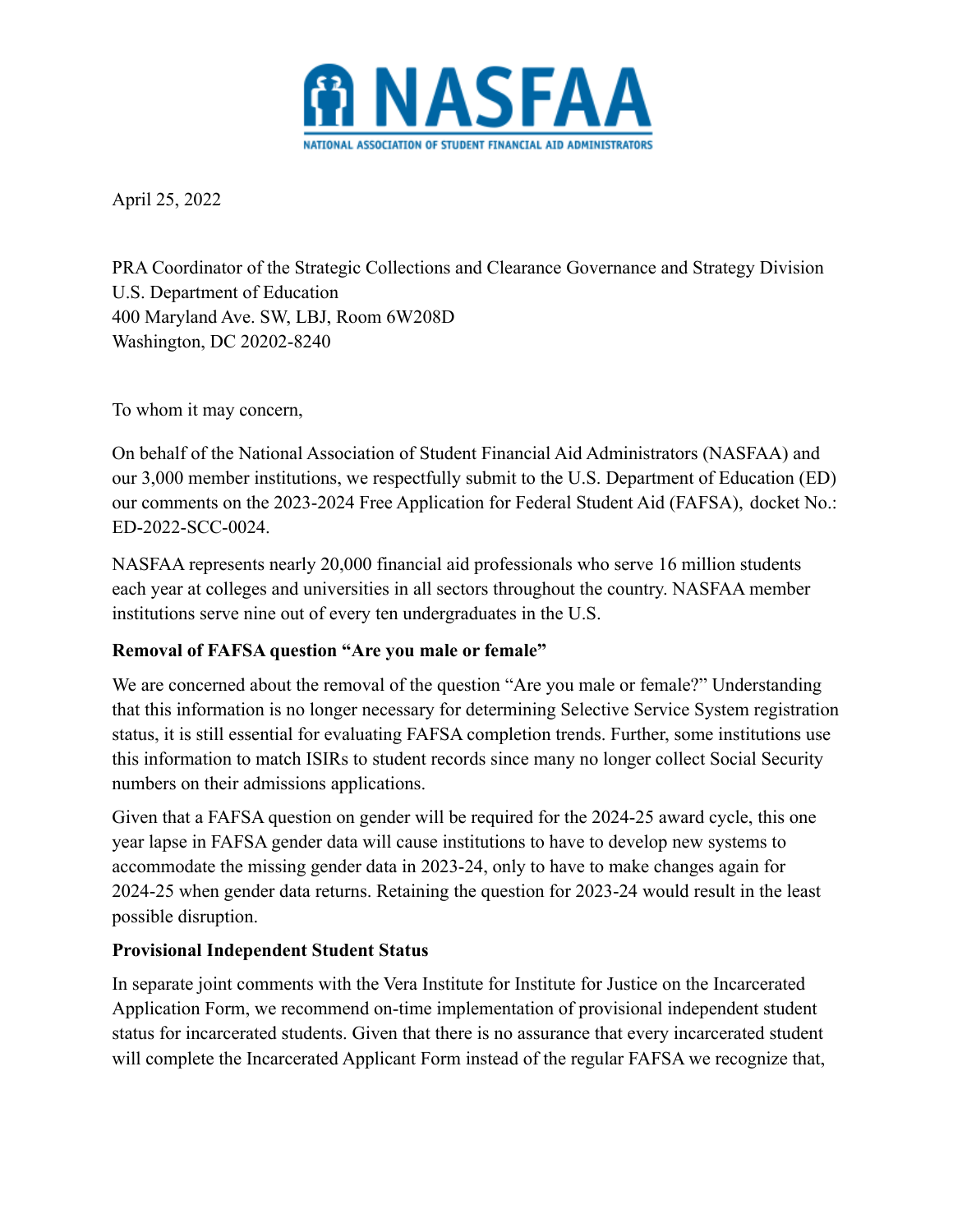operationally speaking, it is likely preferable to implement provisional independent student status on-time for all students.

In order to exercise this authority, the instructions on page 10 of the FAFSA would need to be updated to account for the possibility of provisional independent student status. The electronic version of FAFSA would also need to be updated to remove language stating the impact of not providing parent information. All versions of FAFSA would also require an additional question for students to indicate their desire to complete the FAFSA without parental information for the purpose of determining their Title IV student aid eligibility based on provisional independent student status.

## **Summary of enhancements to electronic versions of the FAFSA/earnings instructions**

ED states that they have changed the instructions for reporting Income Earned from Work in questions 35, 36, 83 & 84 to be clearer, with the new text reading, "This information may be found on the W-2 forms or by adding up the following items: IRS Form 1040 – line 1 (or IRS Form  $1040NR - line 1a$  + Schedule 1 – lines  $3 + 6$  Schedule K-1 (IRS Form  $1065$ ) – Box 14 Code A)." There is a missing "+" sign between the "6" and the "Schedule K-1." The "+" sign is included in the summary of enhancements to the paper FAFSA and is presumably an error in the electronic form summary.

These instructions, both in the electronic and paper versions of the FAFSA, could also benefit from adding brackets and replacing dashes with commas so as not to be confused with the subtraction symbol. Also, adding relevant boxes where earnings data can be found on the W-2 would add clarity to current instructions that indicate only that earnings can be found on the W-2 form, but not where on that form. Suggested text (including correction of the missing "+" sign) is:

"This information may be found in Box(es) x on the W-2 forms or by adding up the following items: [IRS Form 1040, line 1 (or IRS Form 1040NR, line 1a)] + [Schedule 1, lines  $3 + 6$ ] + [Schedule K-1 (IRS Form 1065), Box 14 Code A)]."

We appreciate the opportunity to comment on this proposed data collection. If you have any questions regarding these comments, please contact me or NASFAA Senior Policy Analyst Jill Desjean at [desjeanj@nasfaa.org](mailto:desjeanj@nasfaa.org).

Regards,